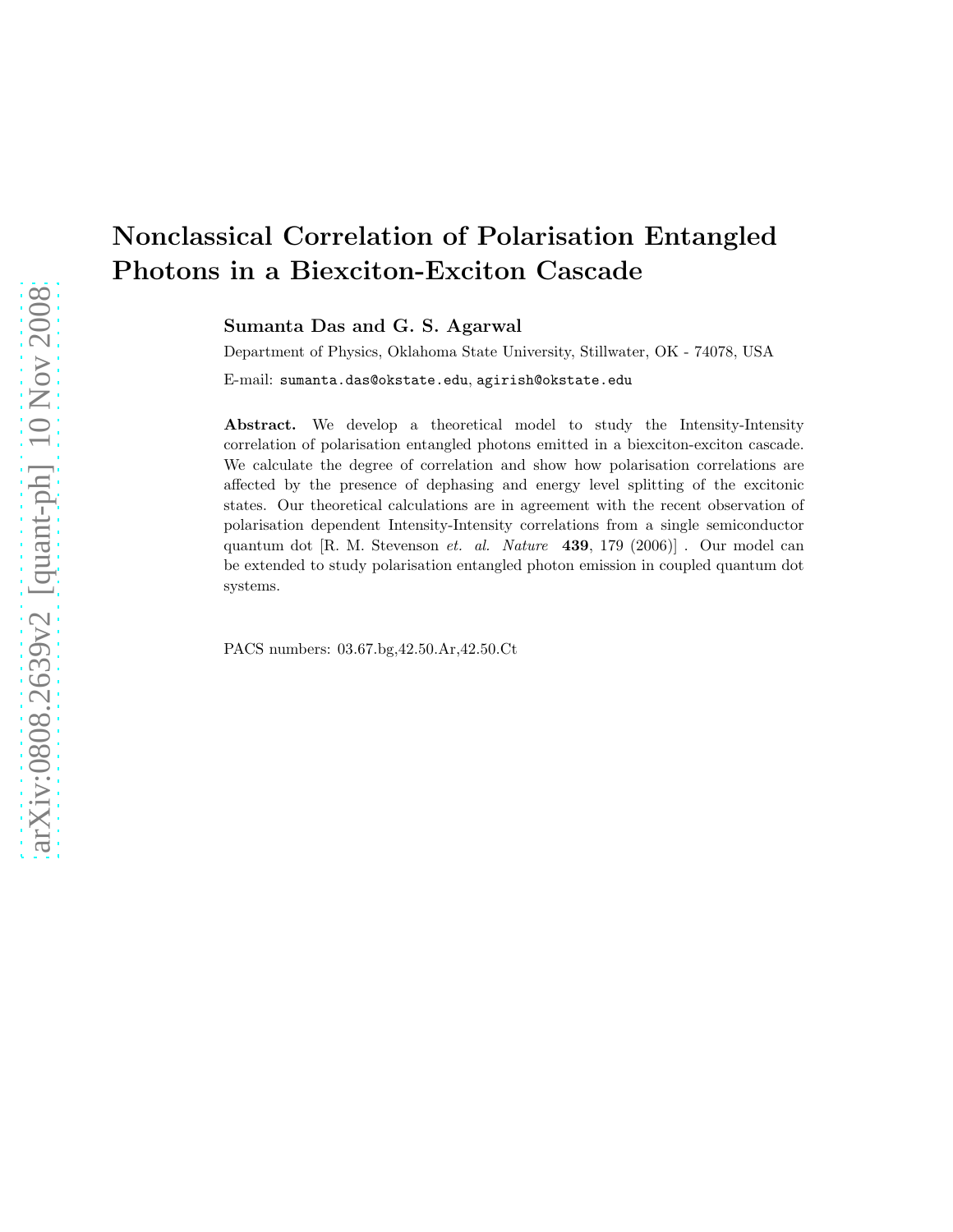# 1. Introduction

Polarisation correlations of photons emitted in cascade emission are well known phenomenon and numerous theoretical and experimental studies exist in the literature on this subject since the early days of quantum optics [1, 2, 3, 4, 5, 6]. Some of the earlier studies were motivated in testing generalised Bell's inequalities [2], the existence of hidden variables and whether quantum mechanics was a non-local theory or not  $[3, 4]$ , following the question raised by Einstein, Podolsky and Rosen [7]. In recent times polarisation correlated photon pairs have become important in the field of quantum information science due to their entangled nature. Moreover many applications of quantum information, such as quantum key distribution [8], efficient optical quantum computing [9], long distance quantum communication using quantum repeaters [10] and implementation of quantum telecommunication schemes [11] require single photon pairs per cycle. This requirement of entangled photon pairs per cycle of excitation could be satisfied by cascade emission from a single atom or atom like systems like semiconductor quantum dots, provided one gets over the inherent asymmetries. Recently such cascade emission has been reported for semiconductor quantum dots [12, 13, 14, 15]. It was further seen that polarisation entanglement of the emitted photon pairs was degraded by the presence of energy level splitting of the intermediate excitonic states and any incoherent process that leads to a population transfer between the two intermediate excitonic states [14, 15, 16]. Moreover dephasing arising due to interaction of the quantum dot with its solid state environment can also degrade the entanglement [17]. Some recent studies have also shown how the fidelity of entanglement depends on excitonic level splitting [18] and the dynamics of the incoherent dephasing [19]. Different methods have been proposed to reduce and control the incoherent dephasing and energy level splitting of the excitonic states thereby preserving the entanglement in the system [14, 15, 16, 18, 20, 21, 22]. Further, methods to enhance the generated entanglement by coupling the quantum dot to a micro-cavity have also been proposed [23, 24]. As quantum dot systems are of great importance for future applications in quantum information science, a clear yet simple model for understanding the effects of all these different decoherence mechanism on the dynamics of the system is required. Thus we develop, in this paper, a simple theoretical model to analytically study the influence of different decoherence mechanisms and the intermediate state splitting on the generation of polarisation entangled photon pairs in cascade emission.

# 2. Model

We consider a four level system under going cascade emission as our model. We show a schematic diagram of such a cascade in figure 1. The excited state  $|i\rangle$  and the intermediate states  $|\alpha\rangle$ ,  $|\beta\rangle$  would correspond to the biexcitonic and optically active excitonic states respectively in a quantum dot. Further  $|j\rangle$  is taken to be the ground state. Here  $2\gamma = 2(\gamma_1 + \gamma_3)$  is the total spontaneous emission rate of the state  $|i\rangle$ ,  $2\gamma_2$ ,  $2\gamma_4$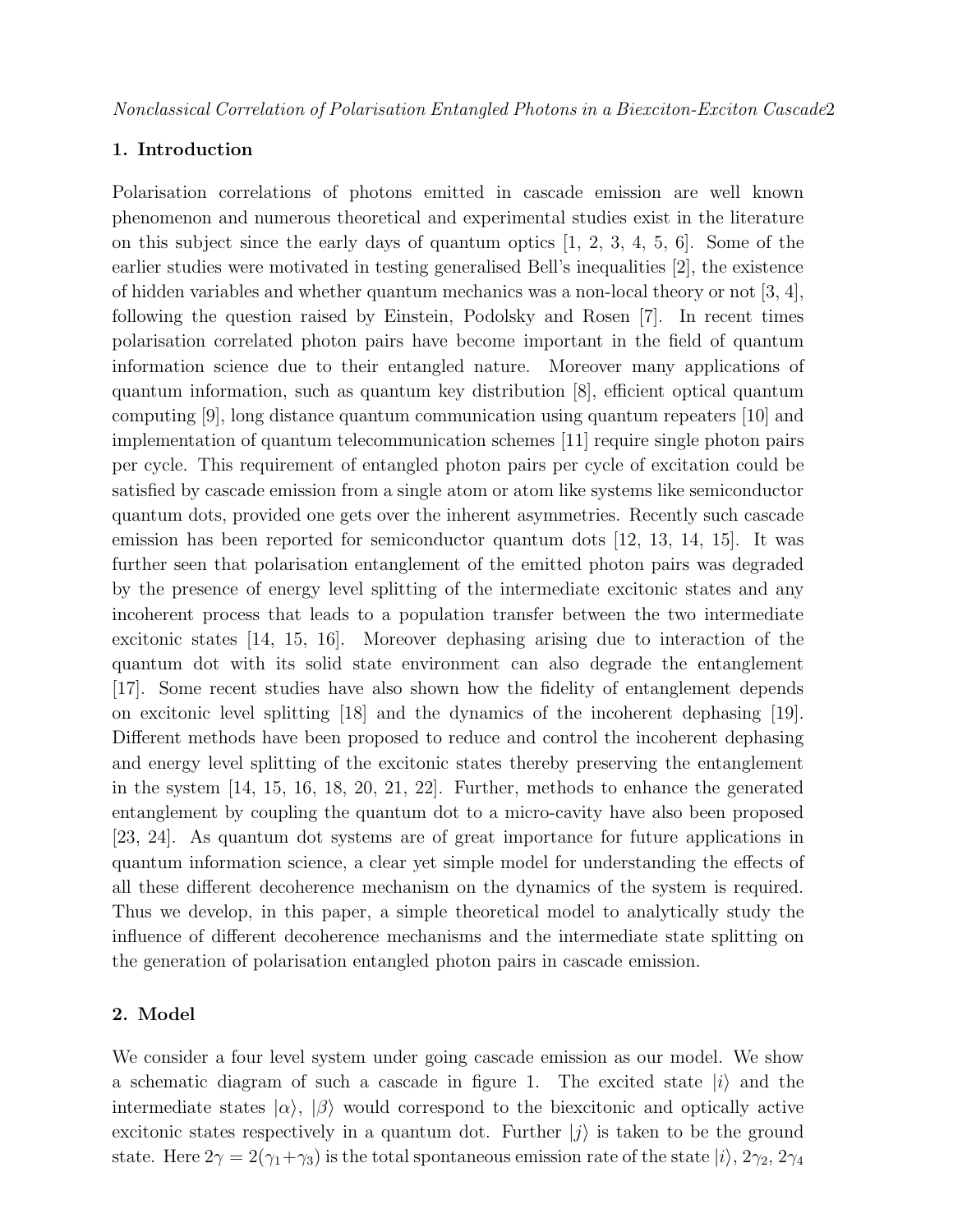are the spontaneous emission rates of the states  $|\alpha\rangle$  and  $|\beta\rangle$  respectively and  $2\gamma_{\beta\alpha}(2\gamma_{\alpha\beta})$ is the incoherent dephasing rate of the state  $|\alpha\rangle$  ( $|\beta\rangle$ ). The energy level splitting of the intermediate state is given by  $\Delta$ . In this type of four-level cascade scheme there are two



Figure 1. Schematic diagram of a four level cascade system. Here H and V refers to horizontally and vertically polarised photon emission.  $\Delta$  is the energy level separation of the intermediate states and  $\gamma$ 's are the spontaneous emission rates given by  $\gamma_k = 2\omega_{kl}^3 |\vec{d}_{kl}|^2 / 3\hbar c^3$ . The incoherent dephasing rates of the intermediate states are given by  $2\gamma_{\alpha\beta}$  and  $2\gamma_{\beta\alpha}$  respectively.

decay paths for the excited state,  $|i\rangle \rightarrow |\alpha\rangle \rightarrow |j\rangle$  and  $|i\rangle \rightarrow |\beta\rangle \rightarrow |j\rangle$ . The generation of entanglement in these scheme is attributed to the fact that this decay paths can become indistinguishable. The eigenbasis of this system is formed by the four states  $({\{|i\rangle}, {\{|a\rangle}\}, {\{|b\rangle}\}, {\{|j\rangle}\})$ . In this basis the radiative transition from the excited state generates collinearly polarised photons with linear polarisations along two orthogonal directions denoted by H (horizontal) and V (vertical). When the states  $|\alpha\rangle$  and  $|\beta\rangle$  are degenerate, the decay paths become indistinguishable and we get a maximally entangled two photon state [7, 12]

$$
|E\rangle = \frac{1}{\sqrt{2}}(|H_1H_2\rangle + |V_1V_2\rangle). \tag{1}
$$

In practical systems like atoms and quantum dots these levels are usually non degenerate and hence the entanglement of the emitted photon pairs depend completely on the degree of degeneracy and dynamics of these intermediate states. In our model we have taken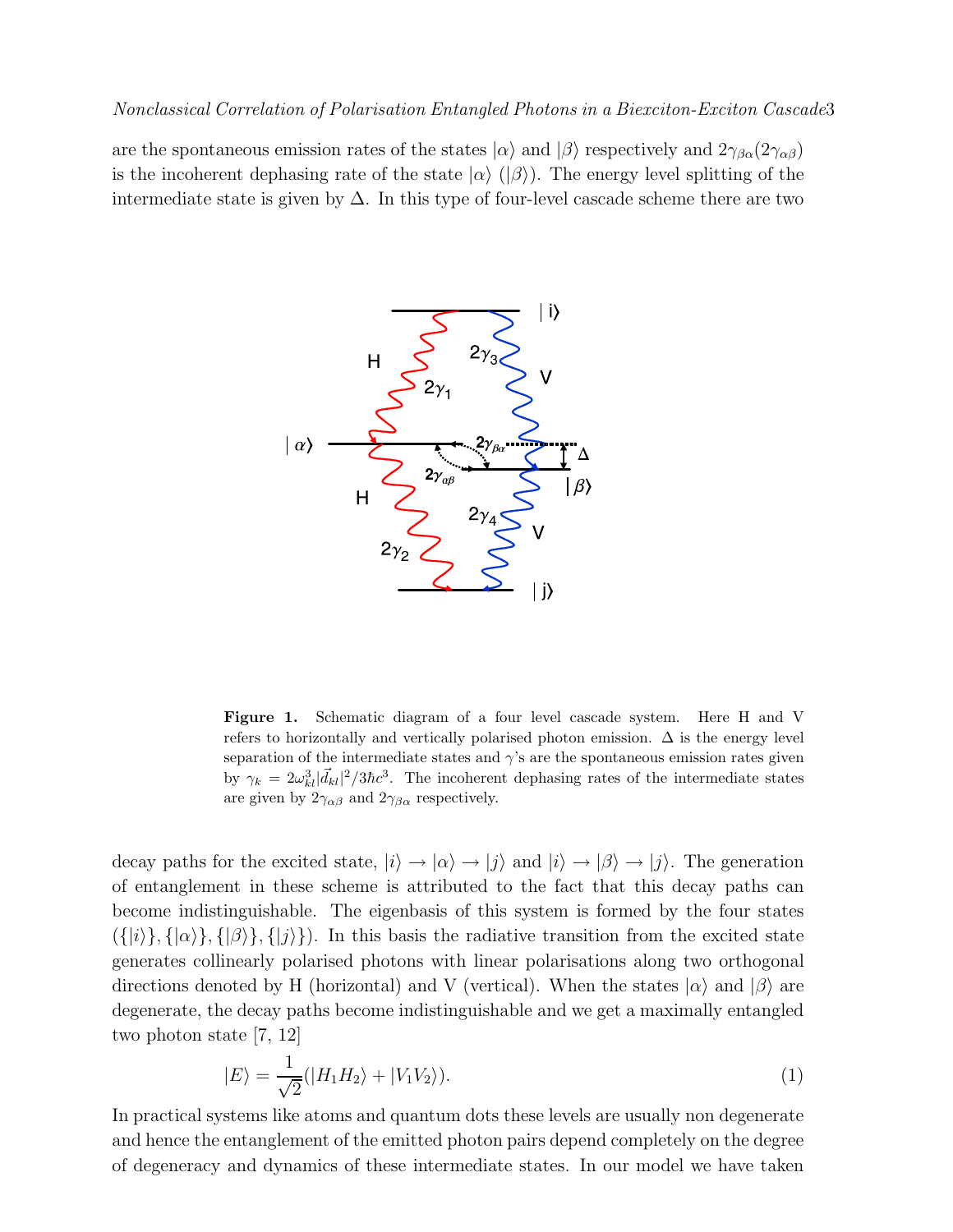them to be non-degenerate and study the effect of such intermediate level splitting on the correlation of the emitted photon pairs. To understand the effect of incoherent dephasing and energy level splitting of the excitonic state on the dynamics of emitted photon pairs from the cascade, we need to study the two time second order correlations. This is given by,

$$
\langle II \rangle = \langle \hat{\epsilon}^*_{(\theta_1, \phi_1)} \cdot \vec{E}^-(\vec{r}, t) \hat{\epsilon}^*_{(\theta_2, \phi_2)} \cdot \vec{E}^-(\vec{r}, t + \tau) \n\vdots \hat{\epsilon}_{(\theta_2, \phi_2)} \cdot \vec{E}^+(\vec{r}, t + \tau) \hat{\epsilon}_{(\theta_1, \phi_1)} \cdot \vec{E}^+(\vec{r}, t) \rangle.
$$
\n(2)

where  $\langle II \rangle$  stands for the two time polarisation angle dependent intensity-intensity correlation  $\langle I_{(\theta_2,\phi_2)}(\vec{r}, t + \tau)I_{(\theta_1,\phi_1)}(\vec{r}, t)\rangle$ . Further  $E^+(\vec{r}, t)(E^-(\vec{r}, t))$  is the positive (negative) frequency part of the quantized electric field operator at a point  $\vec{r}$  in the far-field zone and  $\hat{\epsilon}_{(\theta,\phi)}$  is the polarisation unit vector of the measured radiation at the detector along any arbitrary direction given by  $(\theta, \phi)$ .  $\hat{\epsilon}_{(\theta, \phi)}$ 's are related to the linear



Figure 2. Schematic diagram for orientation of the polarisation unit vectors. Here  ${\bf e}_H$  and  ${\bf e}_V$  corresponds to horizontal and vertical polarisation respectively.  ${\bf e}^{(1)}$  and  $e^{(2)}$  are two arbitrary orthogonal pair of polarisation unit vectors.

polarisation unit vectors  $\hat{\epsilon}_H, \hat{\epsilon}_V$  (where H stands for horizontal and V for vertical) by,

$$
\begin{bmatrix}\n\hat{\epsilon}_{(\theta,\phi)}^{(1)} \\
\hat{\epsilon}_{(\theta,\phi)}^{(2)}\n\end{bmatrix} = \begin{bmatrix}\n\cos\theta & e^{-i\phi}\sin\theta \\
-e^{i\phi}\sin\theta & \cos\theta\n\end{bmatrix} \begin{bmatrix}\n\hat{\epsilon}_H \\
\hat{\epsilon}_V\n\end{bmatrix}
$$
\n(3)

and these satisfy the relation  $(\hat{\epsilon}_{(\theta)}^{(1)})$  $\overset{(1)}{\scriptstyle(\theta,\phi)}\cdot\hat{\epsilon}_{(\theta,\phi}^{(2)*}$  $(\theta(\theta,\phi)) = 0$ . The above relation can be understood as an unitary transformation between a basis defined by the linear polarisation unit vectors and a basis defined by  $\hat{\epsilon}^{(1)}$  and  $\hat{\epsilon}^{(2)}$ . In experimental setup the angles  $\theta$ ,  $\phi$  would correspond to the orientation of the optic axis of a half/quarter wave plate to the direction of propagation of the emitted radiation. Let us now consider for simplicity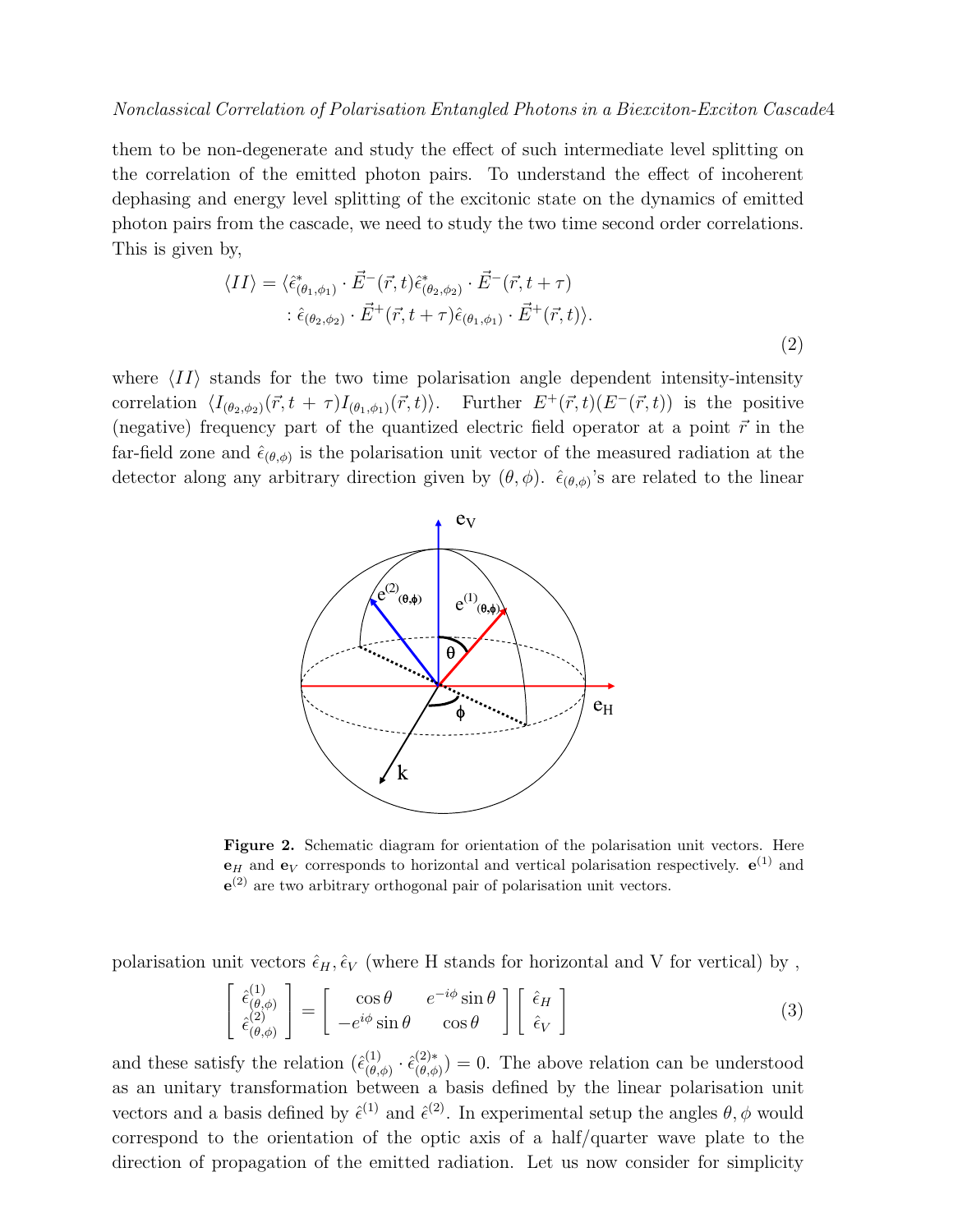that both the levels  $|\alpha\rangle$  and  $|\beta\rangle$  in figure. 1 have the same incoherent dephasing rates i.e.  $\gamma_{\alpha\beta} = \gamma_{\beta\alpha}$ . Further we assume that the spontaneous decay rates of the intermediate levels are also equal. Such assumptions are well justified as they do not influence the dynamics of the system significantly and yet leads to a simplified form of the second order correlation, thereby providing a better understanding of the problem. Under the above assumptions and for  $\phi_1 = \phi_2 = 0$  the form of the two-time polarisation angle dependent intensity-intensity correlation is found to be ,

$$
\langle I(\theta_2, t + \tau)I(\theta_1, t) \rangle = \left(\frac{\omega_0}{c}\right)^8 \frac{1}{2\tau^4} \mathcal{D}_1^2 \mathcal{D}_2^2 \langle |i\rangle \langle i|_t \rangle
$$
  
 
$$
\times \{e^{-2\gamma_2 \tau} + \cos 2\theta_1 \cos 2\theta_2 e^{-2(\gamma_2 + 2\gamma_{\alpha\beta})\tau} + \sin 2\theta_1 \sin 2\theta_2 e^{-2(\gamma_2 + \gamma_{\alpha\beta})\tau} \cos(\Delta \tau) \}
$$
(4)

where  $\mathcal{D}_1 = |\vec{d}_{\alpha i}| = |\vec{d}_{\beta i}|$  and  $\mathcal{D}_2 = |\vec{d}_{j\alpha}| = |\vec{d}_{j\beta}|$ . The above simple form of the second order correlation has been derived to match our theoretical analysis to that of the experiment results [15]. For details of the mathematical analysis leading to the generalised form of the two time intensity-intensity correlation the reader is referred to section 4 of this paper. One can clearly see from equation (4) that the second order correlation is profoundly influenced by both the incoherent dephasing rates as well as the energy level splitting of the intermediate states. Note further, that in the presence of small  $\Delta$  this becomes equivalent to the second order correlations measured in ref.[3, 4]. Next we define a quantity the degree of correlation  $c_{\mu}$  as,

$$
c_{\mu} = \frac{\langle I_{\mu}I_{\mu}\rangle - \langle I_{\mu}I_{\mu'}\rangle}{\langle I_{\mu}I_{\mu}\rangle + \langle I_{\mu}I_{\mu'}\rangle} \tag{5}
$$

where  $\mu$ ,  $\mu'$  stands for mutually orthogonal polarisation basis. The degree of correlation varies between  $+1$  and  $-1$ , where  $+1$  represent perfect correlation ( $-1$  for anticorrelation) and 0 represent no polarisation correlation.

## 3. Results and Discussion

#### 3.1. Effect of excitonic level splitting on the correlation

In figure. 3(a) we show how the time averaged degree of correlation varies with the basis angle for different values of splitting  $\Delta$ , of the excitonic levels. Note that here the excitonic level dephasing  $\gamma_{\alpha\beta}$  has been taken to be zero. We see that the degree of correlation is independent of the polarisation basis when  $\Delta = 0$  and takes a value  $c_{\mu} = 1$ . This correspond to perfect polarisation correlation among the emitted photons. From the expression of  $c_{\mu}$  it is clear that this can happen only when the cross-polarised correlations vanishes and the emitted photons are perfectly co-polarised. One can even see this explicitly from equation (4) by putting the values of  $\theta_1, \theta_2 = \theta_1 + \pi/2$  for H-V, D-D' and V-H basis. where H, V, D and D' stands for horizontal, vertical, diagonal and orthodiagonal polarisation basis respectively. Further as the cross-polarised correlations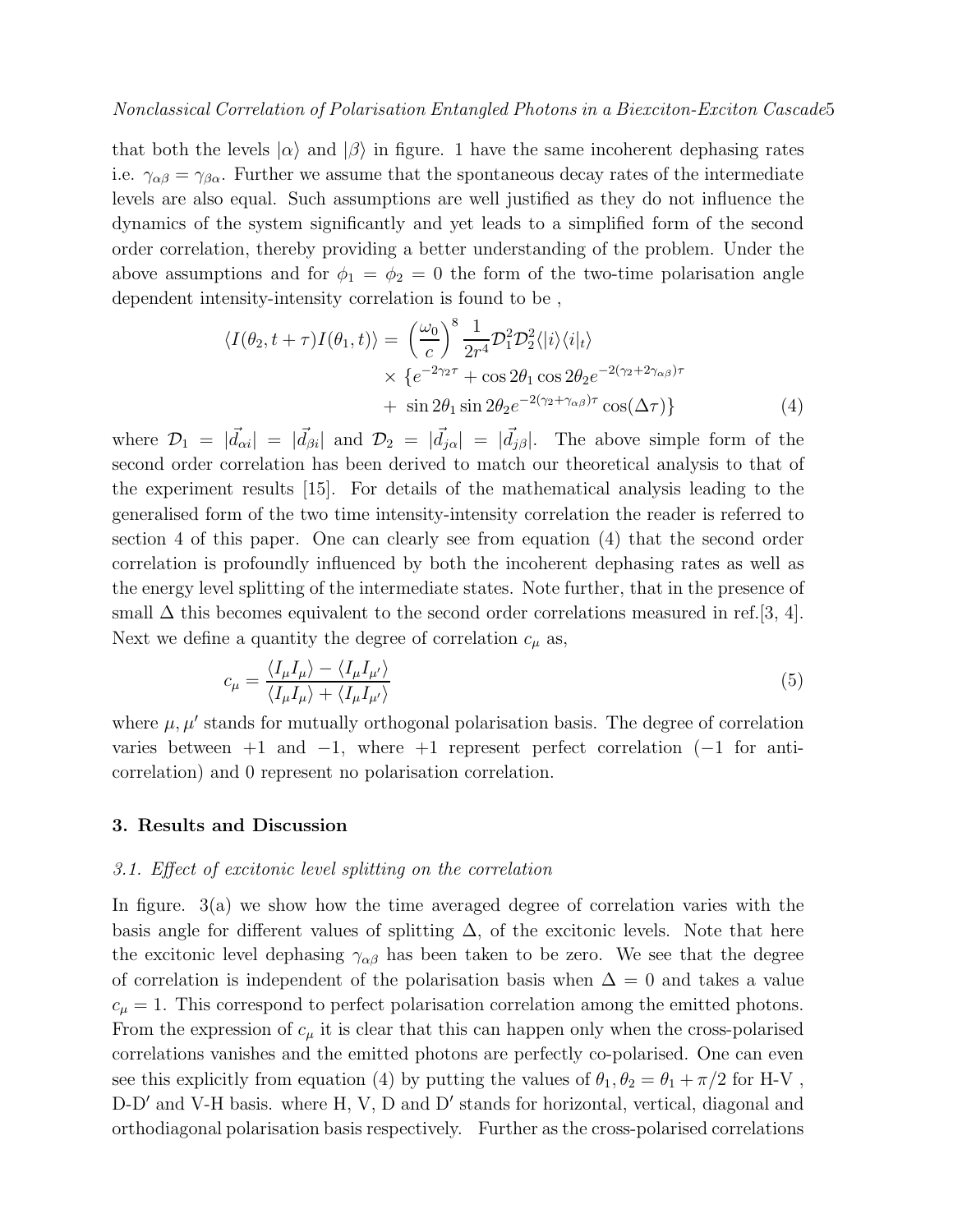$Noncla.$ 



Figure 3. (Colour online) (a)Degree of correlation averaged over time as a function of basis angle, for different excitonic level splitting  $\Delta$ . H, D, D', V stands for horizontal, diagonal, orthodiagonal and vertical polarisation basis respectively. Here we have considered zero dephasing of the excitonic states. (b)Conditional measurement of intensity-intensity correlation in the circular basis. The red curve corresponds to copolarised  $(\theta_1 = \theta_2 = \pi/4, \phi_1 = \phi_2 = -\pi/2)$ photons and the blue for cross-polarised  $(\theta_1 = \theta_2 = \pi/4, \phi_1 = -\pi/2, \phi_2 = \pi/2)$  ones. The solid curve is for  $\Delta = 0$  and the broken one for  $\Delta \sim$  large. Here R and L stands for right and left circular polarisation. The R-R correlation curve in case of large splitting is time shifted for better comparison to the R-L correlation. All parameters are normalized with respect to  $\gamma$ .

are absent the pair of photons emitted in one excitation cycle can take either of the two paths  $|i\rangle \rightarrow |\alpha\rangle \rightarrow |j\rangle$  or  $|i\rangle \rightarrow |\beta\rangle \rightarrow |j\rangle$  thus making these paths indistinguishable. As a consequence we do not get the "Welcher Weg" or which path information thereby making the final state of the emitted photon pair entangled in both the linear and diagonal polarisation basis. The generated entangled states can hence be written as  $1/\sqrt{2}(|HH\rangle + |VV\rangle)$  and  $1/\sqrt{2}(|DD\rangle + |D'D'\rangle)$  for the rectilinear and diagonal basis respectively. Note further that in this case perfect anti-correlation  $(c_{\mu} = -1)$  is expected for measurement in the circularly polarised basis with the entangled state given by  $1/\sqrt{2}(|RL\rangle + |LR\rangle)$ . Thus one should get perfectly cross-polarised photons as the copolarised correlations vanish in this basis. This is exactly what we get from the general expression of equation (4) [see section 4, equation (13)] and is shown by the solid curves in figure.  $3(b)$ . Further in figure.  $3(a)$  we see that the degree of correlation is practically independent of the excitonic level splitting  $\Delta$  in the rectilinear basis. As we change our polarisation basis the effect of  $\Delta$  becomes significant. In the diagonal basis for example with the increase in level splitting the degree of correlation gradually decreases and eventually vanishes. In presence of  $\Delta$ , the cross-polarisation does not vanish and we have a which path information for the emitted photons when we measure the second order correlations, thus destroying any entanglement in the system. The behaviour of the correlations in the circular basis in presence of large excitonic level splitting is shown by the broken curves in figure. 3(b). One can clearly see that there is no polarisation correlation at all for large  $\Delta$ . The sinusoidal behaviour of  $c_{\mu}$  for non zero value of  $\Delta$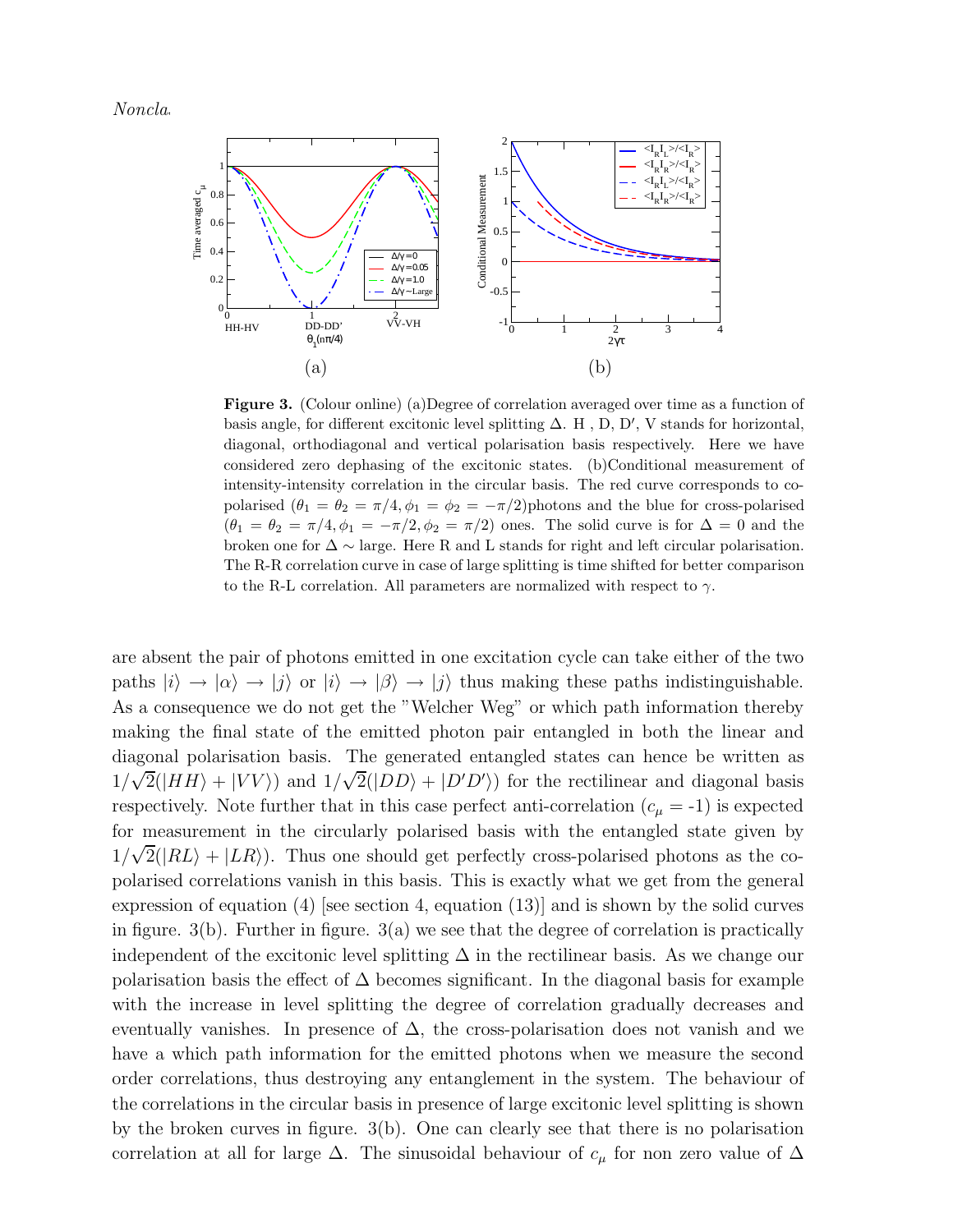as seen in figure. 3(a) is in agreement with the classical linear polarisation correlation behaviour. Note that our theoretical results are in agreement to experimentally observed data  $|15|$ .

It should be noted that in our analysis we have concentrated on the calculation of the quantum correlation  $c_{\mu}$ . This also was measured in the experiment of Stevenson *et*. al. We have not examined measures of entanglement like concurrence. This is because if  $\Delta$  -the intermediate state exciton splitting is nonzero then horizontal and vertical photons have different frequencies-which amounts to saying that we have for nonzero ∆ quantum states which are characterized by two different parameters and measures of entanglement in such situations do not exist.

#### 3.2. Effect of decoherence on the correlation

In figures. 4 (a) and (b) we show how the incoherent dephasing of the intermediate excitonic states affect the time averaged degree of correlations  $c_{\mu}$  when excitonic states are non-degenerate ( $\Delta \neq 0$ ) and degenerate ( $\Delta = 0$ ) respectively. Note that here we have assumed that both the intermediate states have same dephasing rates. One can clearly see that the affect is different for different measurement basis. The degree of polarisation correlation for example in the rectilinear basis decreases with increasing dephasing irrespective of whether the excitonic states are non-degenerate or degenerate.

For large dephasing rates the emitted photon pairs become almost un-correlated in their



Figure 4. (Colour online) (a)Degree of correlation averaged over time as a function of basis angle, for large  $\Delta$  and different incoherent dephasing rates  $\gamma_{\alpha\beta}$  of the intermediate level. Here we have assumed that both the intermediate states dephase at same rate i.e  $\gamma_{\alpha\beta} = \gamma_{\beta\alpha}$ . H, D, D', V stands for horizontal, diagonal, orthodiagonal and vertical basis respectively. (b) Same as (a) for  $\Delta = 0$ .

polarisation. This is attributed to the presence of significant cross-polarised correlation for large dephasing rates of the intermediate states. The incoherent dephasing of the intermediate levels causes a incoherent population transfer among the states  $|\alpha\rangle$  and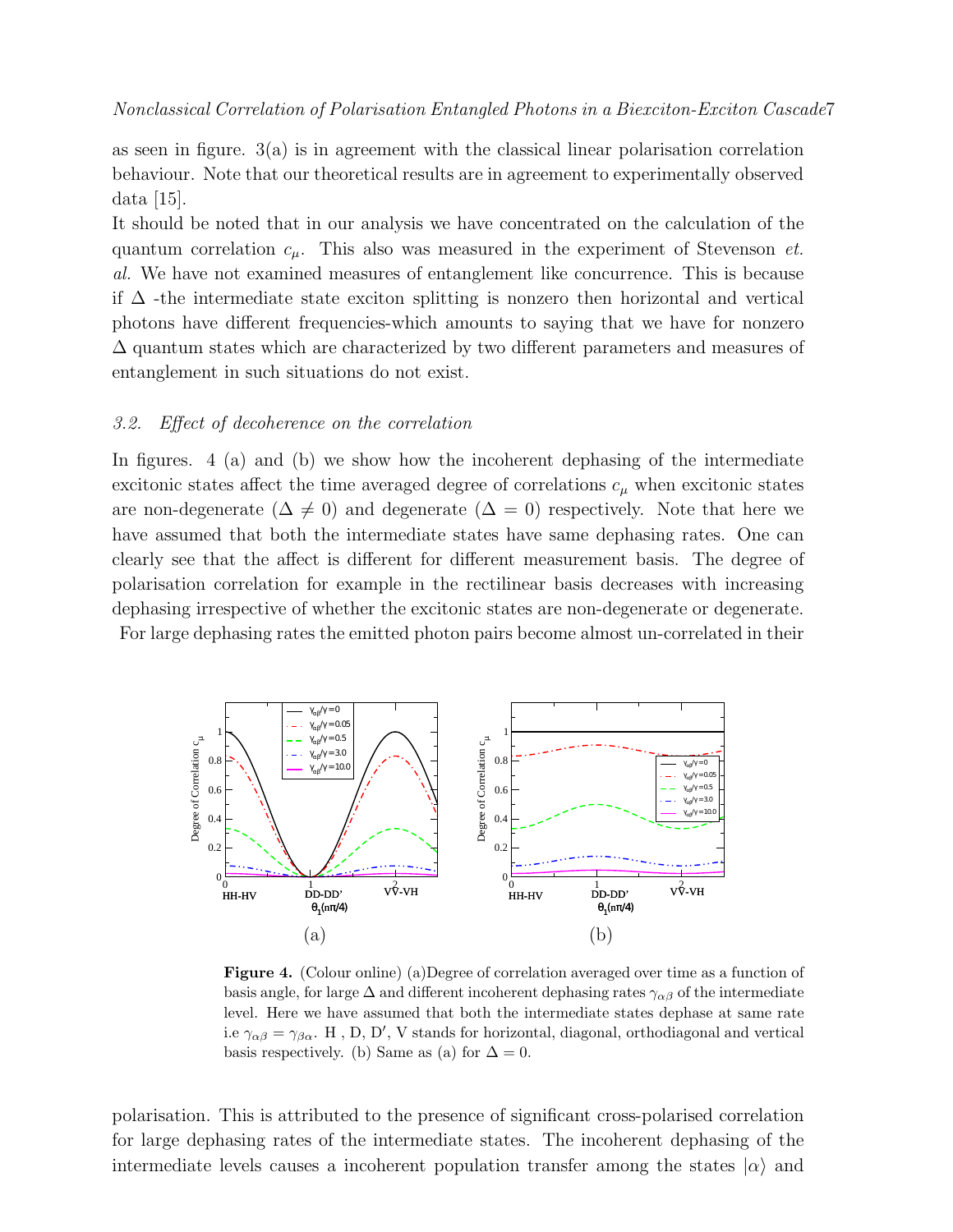

Figure 5. (Colour online) Conditional measurement of intensity-intensity correlation in the circular basis for incoherent dephasing  $\gamma_{\alpha\beta}/\gamma = 10$ . The red curve corresponds to co-polarised  $(\theta_1 = \theta_2 = \pi/4, \phi_1 = \phi_2 = -\pi/2)$ photons and the blue for cross-polarised  $(\theta_1 = \theta_2 = \pi/4, \phi_1 = -\pi/2, \phi_2 = \pi/2)$  ones. The solid curve is for  $\Delta \sim$  large and broken one for  $\Delta = 0$ . Here R and L stands for right and left circular polarisation. The R-R correlation curve are time shifted for better comparison to the R-L correlation.

 $|\beta\rangle$  thereby allowing the second photon to be emitted with orthogonal polarisation to the first one. In the diagonal basis on the other hand the dephasing does not affect the correlation at all for large  $\Delta$  but significantly decreases the correlation when  $\Delta = 0$  for large dephasing rates. So we see that in diagonal basis even when the intermediate levels are degenerate we can still have significant cross-correlation if there is some incoherent relaxation process by which they can get coupled. This in turn spoils the quantum correlation in the system as can be seen clearly from figure. 4(b). In figure. 5 we show how the correlations behave in the circular basis in presence of large dephasing rate  $(\gamma_{\alpha\beta}/\gamma=10)$  for both non-degenerate and degenerate intermediate states. We find that in the circular basis decoherence arising due to the incoherent dephasing does not affect the degree of correlation of the emitted photons when  $\Delta$  is large. Further we find that for degenerate intermediate levels, even though the degree of correlation  $c_{\mu} = -1$  for zero time delay, it vanishes at all later time in presence of the large dephasing. Thus the decoherence makes the perfectly anti-correlated photons completely uncorrelated. The incoherent relaxation process discussed by us here are practically present in the biexcitonic-excitonic cascade in quantum dots [17, 19]. Thus we have shown by a simple model how the decoherence arising due to such incoherent processes would strongly affect the quantum correlations.

#### 4. Detail derivation of the Intensity-Intensity correlation

Our model consist of a biexcitonic state and two excitonic states labelled as  $|i\rangle$  and  $|\alpha\rangle, |\beta\rangle$  respectively. The equilibrium state is labelled as  $|j\rangle$ . The biexcitonic state decays by emission of either a horizontally(H) polarised photon  $(|i\rangle \rightarrow |\alpha\rangle)$  or a vertically(V) polarised photon  $(|i\rangle \rightarrow |\beta\rangle)[12, 13]$ . The excitonic state  $|\alpha\rangle(|\beta\rangle)$  decays to the equilibrium state  $|j\rangle$  by emission of a H(V)- polarised photon. The two excitonic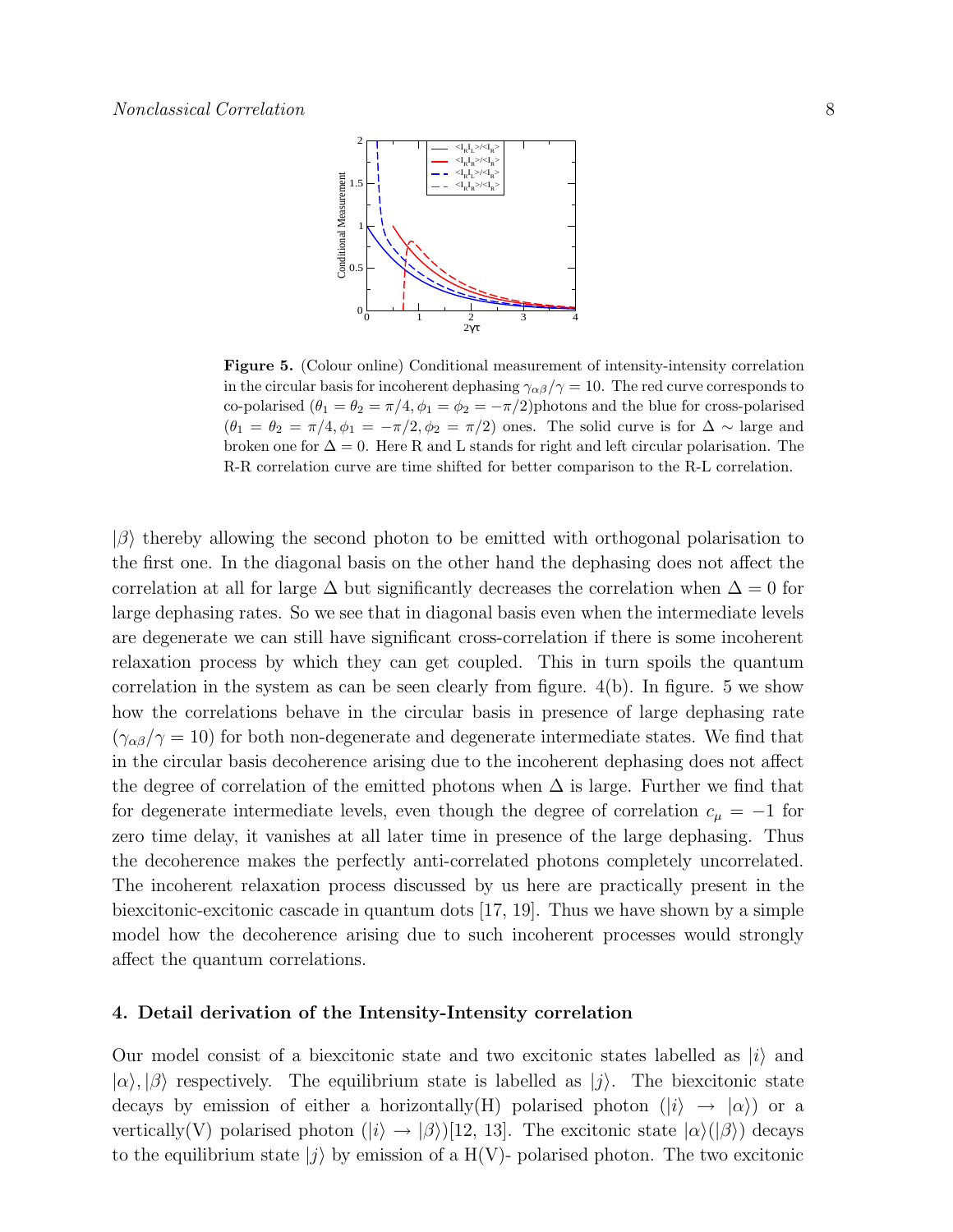states have a energy difference of  $\hbar\Delta$ . Note that the splitting of the excitonic state in quantum dots arises due to anisotropic electron-hole exchange interactions [25, 26]. Figure (1) show a schematic diagram of our model. The eigenbasis of this system is formed by the four states  $({\{|i\rangle}, {\{| \alpha \rangle\}, \{| \beta \rangle\}}, {\{| j \rangle\}})$ . In this basis the unperturbed Hamiltonian  $H$  is given by,

$$
\mathcal{H} = \sum_{k} \hbar \omega_{k} |k\rangle \langle k| \tag{6}
$$

Where  $\hbar\omega_k$  is the energy of the four levels  $(k = i, \alpha, \beta, j)$ . Note that this kind of energy level scheme has been extensively used to study the cascade emission in quantum dots [14, 16, 17, 18, 19]. The spontaneous emission and dephasing effects in the system are incorporated via a master equation technique [27] under the Born, Markov and rotating wave approximations and is given by,

$$
\mathcal{L}\rho = -\gamma \{ S_{ii}, \rho \} - \gamma_2 \{ S_{\alpha\alpha}, \rho \} - \gamma_4 \{ S_{\beta\beta}, \rho \} - \gamma_{\beta\alpha} \{ S_{\alpha\alpha}, \rho \} \n- \gamma_{\alpha\beta} \{ S_{\beta\beta}, \rho \} + 2(\gamma_1 \rho_{ii} S_{\alpha\alpha} + \gamma_3 \rho_{ii} S_{\beta\beta} + \gamma_2 \rho_{\alpha\alpha} S_{jj} \n+ \gamma_4 \rho_{\beta\beta} S_{jj}) + 2 (\gamma_{\beta\alpha} \rho_{\alpha\alpha} S_{\beta\beta} + \gamma_{\alpha\beta} \rho_{\beta\beta} S_{\alpha\alpha}).
$$
\n(7)

Here  $2\gamma = 2(\gamma_1 + \gamma_3)$  is the total spontaneous emission rate of the biexcitonic state  $|i\rangle$ ,  $2\gamma_2$  ( $2\gamma_4$ ) and  $2\gamma_{\beta\alpha}(2\gamma_{\alpha\beta})$  are the spontaneous emission rate and incoherent dephasing rate of the excitonic state  $|\alpha\rangle(|\beta\rangle)$  (see Fig. 1). Such incoherent dephasing arises in quantum dots due to it's interaction with the solid-state environment (in form of spin flip processes or phonon scattering) [17]. The curly bracket  $\{...\}$  stands for the anti-commutator and  $S_{kl} = |k\rangle\langle l|(S_{kl}^{\dagger} = |l\rangle\langle k|)$  is the atomic lowering (raising) operator which follow the simple angular momentum commutation relations. To study the dynamical evolution of this four-level cascade system we solve for the time evolution of the density operator which is given by,

$$
\frac{\partial \rho}{\partial t} = -\frac{i}{\hbar} [\mathcal{H}, \rho] + \mathcal{L}\rho,\tag{8}
$$

We will set the energy of the state  $|i\rangle$  equal to zero henceforth. On substituting equations  $(6)$  and  $(7)$  in  $(8)$  and solving for the population terms we get,

$$
p_i(t) = e^{-2\gamma t} p_i(0); \qquad p_i = \rho_{ii} - R/2\gamma
$$
  
\n
$$
\rho_{\alpha\beta}(t) = e^{-(a_0 - i\Delta)t} \rho_{\alpha\beta}(0);
$$
  
\n
$$
\rho_{\alpha\alpha}(t) = e^{-a_0 t} \left( \cosh(At) + \frac{\Gamma_a}{A} \sinh(At) \right) \rho_{\alpha\alpha}(0)
$$
  
\n
$$
+ 2e^{-a_0 t} \frac{\gamma_{\alpha\beta}}{A} \sinh(At) \rho_{\beta\beta}(0)
$$
  
\n
$$
+ \frac{R}{2\gamma} C(t) + p_i(0) e^{-2\gamma t} D(t);
$$
  
\n
$$
\rho_{\beta\beta}(t) = e^{-a_0 t} \left( \cosh(At) - \frac{\Gamma_a}{A} \sinh(At) \right) \rho_{\beta\beta}(0)
$$
  
\n
$$
+ 2e^{-a_0 t} \frac{\gamma_{\beta\alpha}}{A} \sinh(At) \rho_{\alpha\alpha}(0)
$$
  
\n
$$
+ \frac{R}{2\gamma} F(t) + p_i(0) e^{-2\gamma t} K(t).
$$
  
\n(9)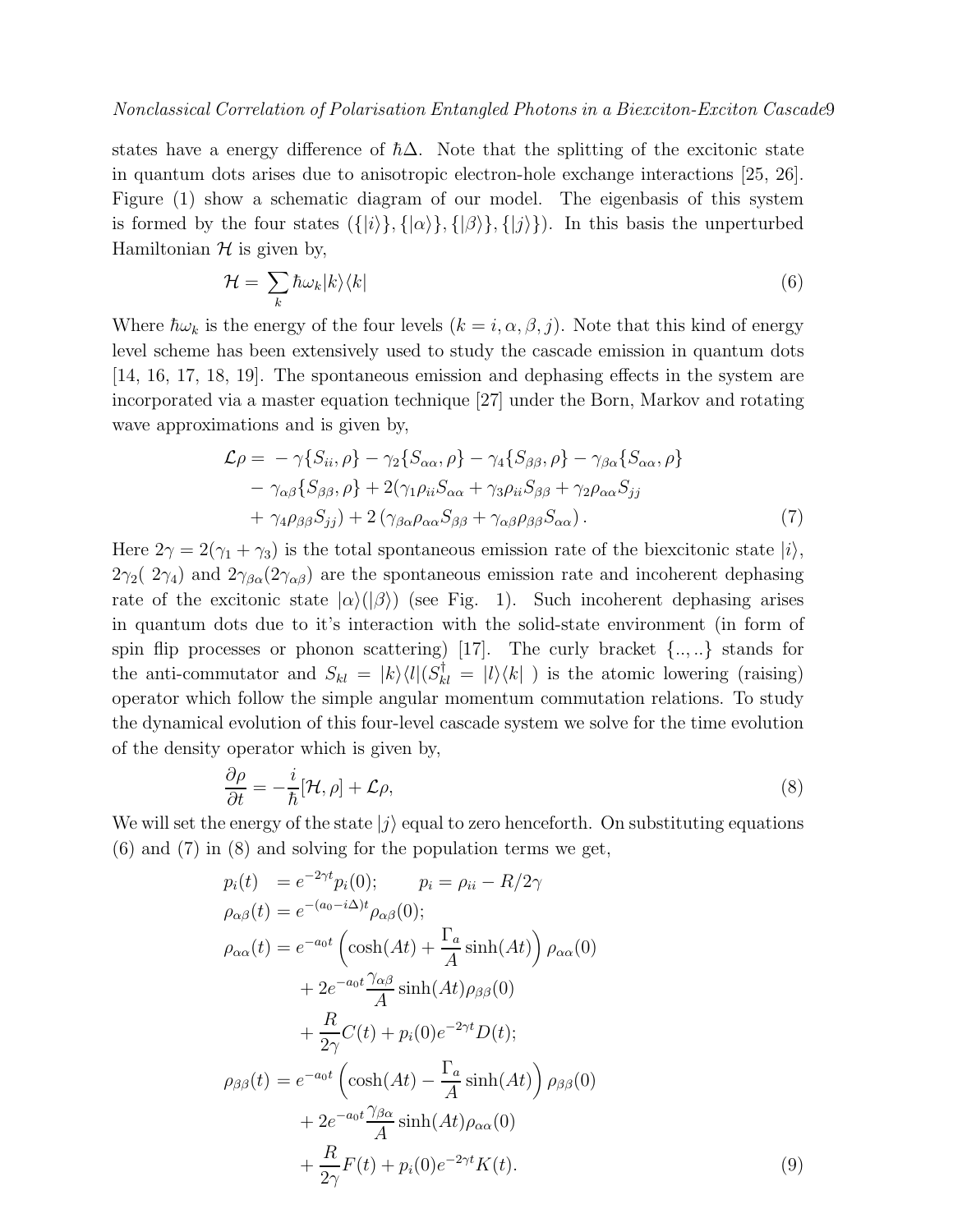Here R signifies a constant feeding of population into the state  $|i\rangle$  from some arbitrary state  $|n\rangle$ . Note that in our model we are only concerned with the dynamics of the cascade decay once the upper level is populated, and thereby do not consider explicitly the pumping of the biexciton state |i|i. Further the excitonic level splitting  $\Delta = \omega_{\alpha} - \omega_{\beta}$ ,  $a_0 = (\gamma_2 + \gamma_4 + \gamma_{\alpha\beta} + \gamma_{\beta\alpha})$ ,  $\Gamma_a = (\gamma_4 - \gamma_2 + \gamma_{\alpha\beta} - \gamma_{\beta\alpha})$  and  $A = \sqrt{\Gamma_a^2 + 4\gamma_{\alpha\beta}\gamma_{\beta\alpha}}$ . The time dependent coefficients  $C, D, F$  and  $K$  are given by,

$$
C(t) = \left(2\gamma_1 \left(1 + \frac{\Gamma_a}{A}\right) + 4\frac{\gamma_3 \gamma_{\alpha\beta}}{A}\right) \frac{1 - e^{-(a_0 - A)t}}{2(a_0 - A)}
$$
  
+  $(A \to -A)$ ,  

$$
D(t) = \left(2\gamma_1 \left(1 + \frac{\Gamma_a}{A}\right) + 4\frac{\gamma_3 \gamma_{\alpha\beta}}{A}\right) \frac{1 - e^{-(a_0 - A - 2\gamma)t}}{2(a_0 - A - 2\gamma)}
$$
  
+  $(A \to -A)$ ,  

$$
F(t) = \left(2\gamma_3 \left(1 - \frac{\Gamma_a}{A}\right) + 4\frac{\gamma_1 \gamma_{\beta\alpha}}{A}\right) \frac{1 - e^{-(a_0 - A)t}}{2(a_0 - A)}
$$
  
+  $(A \to -A)$ ,  

$$
K(t) = \left(2\gamma_3 \left(1 - \frac{\Gamma_a}{A}\right) + 4\frac{\gamma_1 \gamma_{\beta\alpha}}{A}\right) \frac{1 - e^{-(a_0 - A - 2\gamma)t}}{2(a_0 - A - 2\gamma)}
$$
  
+  $(A \to -A)$ . (10)

The effect of non-degenaracy of the excitonic states and their incoherent dephasing on the dynamical evolution of the system shows up if one studies the two-time nonclassical second order correlation defined in equation (2). For our four level system the explicit form of the positive frequency part of the electric field operator is given by [27],

$$
\vec{E}^{(+)}(\vec{r},t) = \vec{E}_0^{(+)}(\vec{r},t) - \left(\frac{\omega_0}{c}\right) \frac{1}{r} (\left[\hat{n} \times (\hat{n} \times \vec{d}_{\alpha i})\right] |\alpha\rangle\langle i|_t \n+ \left[\hat{n} \times (\hat{n} \times \vec{d}_{\beta i})\right] |\beta\rangle\langle i|_t \n+ \left[\hat{n} \times (\hat{n} \times \vec{d}_{\beta 0})\right] |j\rangle\langle\alpha|_t \n+ \left[\hat{n} \times (\hat{n} \times \vec{d}_{\beta 0})\right] |j\rangle\langle\beta|_t).
$$
\n(11)

Finally using equation (11) in (2) we get the general form of the two time intensityintensity correlation

$$
\langle II \rangle = \left(\frac{\omega_0}{c}\right)^8 \frac{1}{r^4} \{ \langle [(\hat{\epsilon}_H \cdot \vec{d}_{\alpha i})^* \cos \theta_1 | i \rangle \langle \alpha |_t + (\hat{\epsilon}_V \cdot \vec{d}_{\beta i})^* e^{i\phi_1} \sin \theta_1 | i \rangle \langle \beta |_t ] \times (|\hat{\epsilon}_H \cdot \vec{d}_{\beta \alpha}|^2 \cos^2 \theta_2 | \alpha \rangle \langle \alpha |_{t+\tau} + |\hat{\epsilon}_V \cdot \vec{d}_{\beta \beta}|^2 \sin^2 \theta_2 | \beta \rangle \langle \beta |_{t+\tau} + e^{-i\phi_2} (\hat{\epsilon}_H \cdot \vec{d}_{\beta \alpha})^* (\hat{\epsilon}_V \cdot \vec{d}_{\beta \beta}) \cos \theta_2 \sin \theta_2 | \alpha \rangle \langle \beta |_{t+\tau} + e^{i\phi_2} (\hat{\epsilon}_H \cdot \vec{d}_{\beta \alpha}) (\hat{\epsilon}_V \cdot \vec{d}_{\beta \beta})^* \cos \theta_2 \sin \theta_2 | \beta \rangle \langle \alpha |_{t+\tau} ) \times [(\hat{\epsilon}_H \cdot \vec{d}_{\alpha i}) \cos \theta_1 | \alpha \rangle \langle i |_t + (\hat{\epsilon}_V \cdot \vec{d}_{\beta i}) e^{-i\phi_1} \sin \theta_1 | \beta \rangle \langle i |_t ] \rangle ].
$$
\n(12)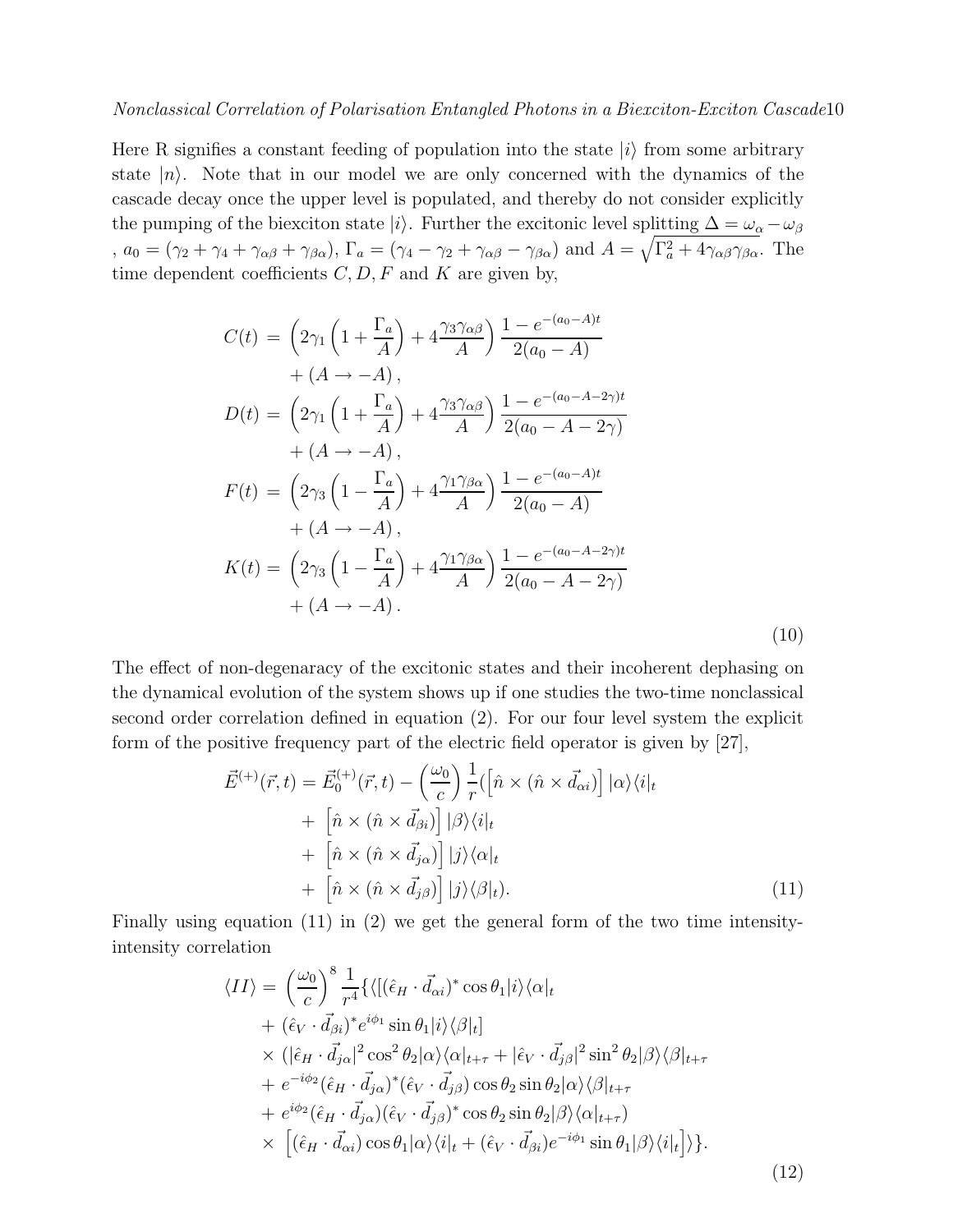The two time correlation function that appears in equation (12) is evaluated by invoking the quantum regression theorem [28] and equation(9). Finally we get,

$$
\langle II \rangle = \left(\frac{\omega_0}{c}\right)^8 \frac{1}{4r^4} \mathcal{D}_1^2 \mathcal{D}_2^2 \langle |i\rangle \langle i|_t \rangle \times \{f_1(\tau) + w_1(\tau) + f_2(\tau) + w_2(\tau) + (\cos 2\theta_1 + \cos 2\theta_2)(f_1(\tau) - w_2(\tau)) + (\cos 2\theta_1 - \cos 2\theta_2)(w_1(\tau) - f_2(\tau)) + \cos 2\theta_1 \cos 2\theta_2 (f_1(\tau) + w_2(\tau) - f_2(\tau) - w_1(\tau)) + \sin 2\theta_1 \sin 2\theta_2 (e^{-i(\phi_1 + \phi_2)}u(\tau) + e^{i(\phi_1 + \phi_2)}u^*(\tau)) \}.
$$
\n(13)

Here  $\mathcal{D}_1 = |\vec{d}_{\alpha j}| = |\vec{d}_{\beta j}|$  and  $\mathcal{D}_2 = |\vec{d}_{j\alpha}| = |\vec{d}_{j\beta}|$ . The f's, w's and u are found from the solutions of the density matrix equations (9) and are given by,

$$
f_1(\tau) = e^{-a_0 \tau} \left( \cosh(A\tau) + \frac{\Gamma_a}{A} \sinh(A\tau) \right),
$$
  
\n
$$
f_2(\tau) = 2e^{-a_0 \tau} \frac{\gamma_{\alpha\beta}}{A} \sinh(A\tau),
$$
  
\n
$$
w_1(\tau) = 2e^{-a_0 \tau} \frac{\gamma_{\beta\alpha}}{A} \sinh(A\tau),
$$
  
\n
$$
w_2(\tau) = e^{-a_0 \tau} \left( \cosh(A\tau) - \frac{\Gamma_a}{A} \sinh(A\tau) \right),
$$
  
\n
$$
u(\tau) = e^{-(a_0 - i\Delta)\tau}.
$$
\n(14)

The equation (13) gives the most general form of the two time intensity-intensity correlations for arbitrary polarisation directions and for any system undergoing a cascade emission. In the special case of  $\phi_1 = \phi_2 = 0$ ,  $\gamma_{\alpha\beta} = \gamma_{\beta\alpha}$  and  $\gamma_2 = \gamma_4$  this reduces to the simplified result (4) of section (2).

## 5. Conclusions

In conclusion we have developed a simple theory to understand how the dephasing and energy level splitting of the excitonic states can affect polarisation entanglement of photons emitted in a biexciton-exciton cascade. We have also shown how these effects are important in determining whether the emitted photon pairs are classically correlated or entangled in different polarisation basis. Further we have shown that our theoretical calculation is in agreement with the experimental results found in context to such cascade emissions in quantum dots. As a future prospect it would be interesting to extend the method of the present paper to a system of coupled dots or a dot in the micro-cavity.

#### 6. Acknowledgement

This work was supported by NSF grant No. PHYS-0653494 and CCF-0829860.